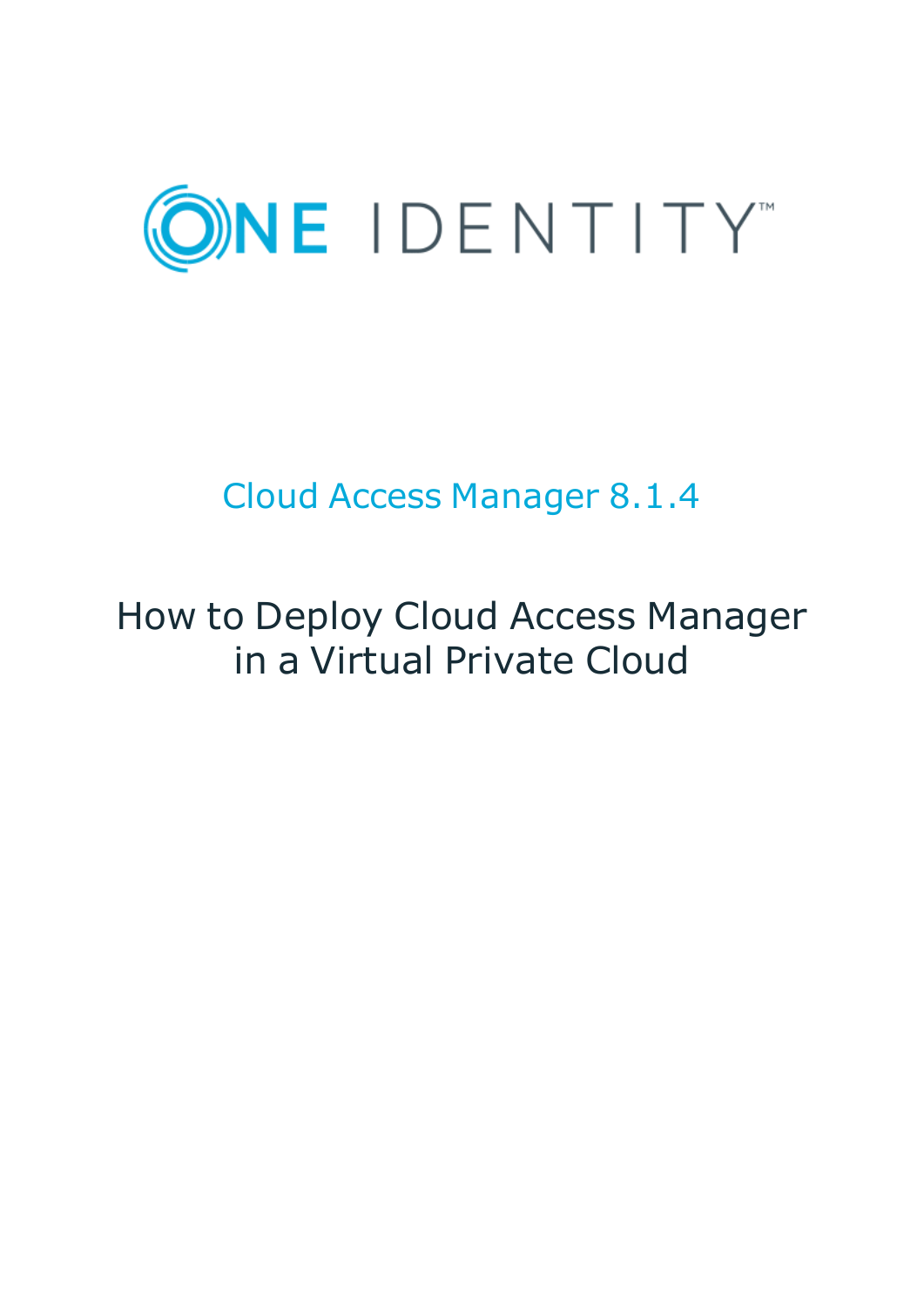#### **Copyright 2018 One Identity LLC.**

#### **ALL RIGHTS RESERVED.**

This guide contains proprietary information protected by copyright. The software described in this guide is furnished under a software license or nondisclosure agreement. This software may be used or copied only in accordance with the terms of the applicable agreement. No part of this guide may be reproduced or transmitted in any form or by any means, electronic or mechanical, including photocopying and recording for any purpose other than the purchaser's personal use without the written permission of One Identity LLC .

The information in this document is provided in connection with One Identity products. No license, express or implied, by estoppel or otherwise, to any intellectual property right is granted by this document or in connection with the sale of One Identity LLC products. EXCEPT AS SET FORTH IN THE TERMS AND CONDITIONS AS SPECIFIED IN THE LICENSE AGREEMENT FOR THIS PRODUCT, ONE IDENTITY ASSUMES NO LIABILITY WHATSOEVER AND DISCLAIMS ANY EXPRESS, IMPLIED OR STATUTORY WARRANTY RELATING TO ITS PRODUCTS INCLUDING, BUT NOT LIMITED TO, THE IMPLIED WARRANTY OF MERCHANTABILITY, FITNESS FOR A PARTICULAR PURPOSE, OR NON-INFRINGEMENT. IN NO EVENT SHALL ONE IDENTITY BE LIABLE FOR ANY DIRECT, INDIRECT, CONSEQUENTIAL, PUNITIVE, SPECIAL OR INCIDENTAL DAMAGES (INCLUDING, WITHOUT LIMITATION, DAMAGES FOR LOSS OF PROFITS, BUSINESS INTERRUPTION OR LOSS OF INFORMATION) ARISING OUT OF THE USE OR INABILITY TO USE THIS DOCUMENT, EVEN IF ONE IDENTITY HAS BEEN ADVISED OF THE POSSIBILITY OF SUCH DAMAGES. One Identity makes no representations or warranties with respect to the accuracy or completeness of the contents of this document and reserves the right to make changes to specifications and product descriptions at any time without notice. One Identity does not make any commitment to update the information contained in this document.

If you have any questions regarding your potential use of this material, contact:

One Identity LLC. Attn: LEGAL Dept 4 Polaris Way Aliso Viejo, CA 92656

Refer to our Web site ([http://www.OneIdentity.com](http://www.oneidentity.com/)) for regional and international office information.

#### **Patents**

One Identity is proud of our advanced technology. Patents and pending patents may apply to this product. For the most current information about applicable patents for this product, please visit our website at [http://www.OneIdentity.com/legal/patents.aspx](http://www.oneidentity.com/legal/patents.aspx).

#### **Trademarks**

One Identity and the One Identity logo are trademarks and registered trademarks of One Identity LLC. in the U.S.A. and other countries. For a complete list of One Identity trademarks, please visit our website at [www.OneIdentity.com/legal](http://www.oneidentity.com/legal). All other trademarks are the property of their respective owners.

#### **Legend**

- **WARNING: A WARNING icon indicates a potential for property damage, personal injury, or death.**
- **CAUTION: A CAUTION icon indicates potential damage to hardware or loss of data if instructions are not followed.**
- IMPORTANT, NOTE, TIP, MOBILE, or VIDEO: An information icon indicates supporting Œ information.

Cloud Access Manager How to Deploy Cloud Access Manager in a Virtual Private Cloud Updated - November 2018 Version - 8.1.4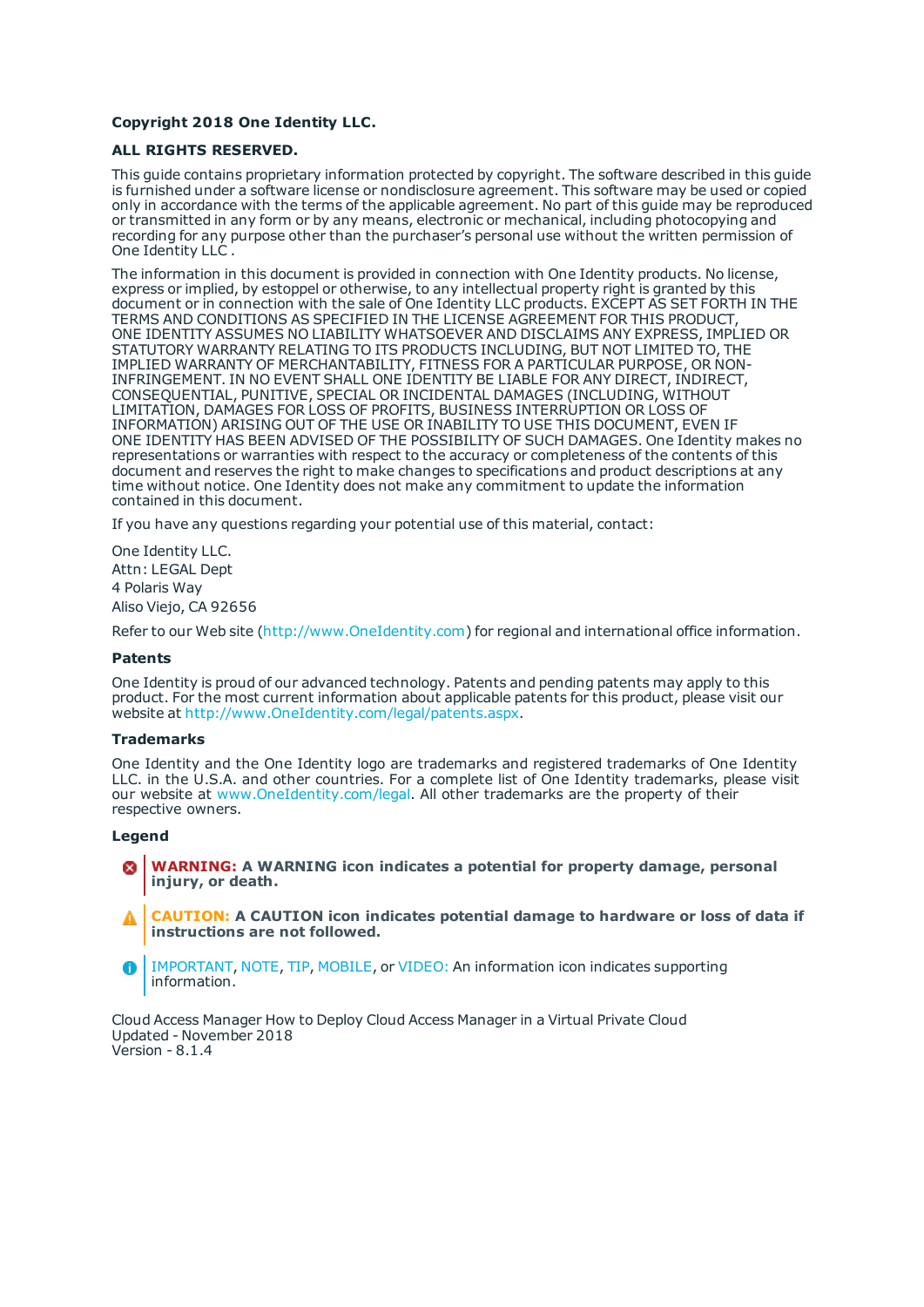## **Contents**

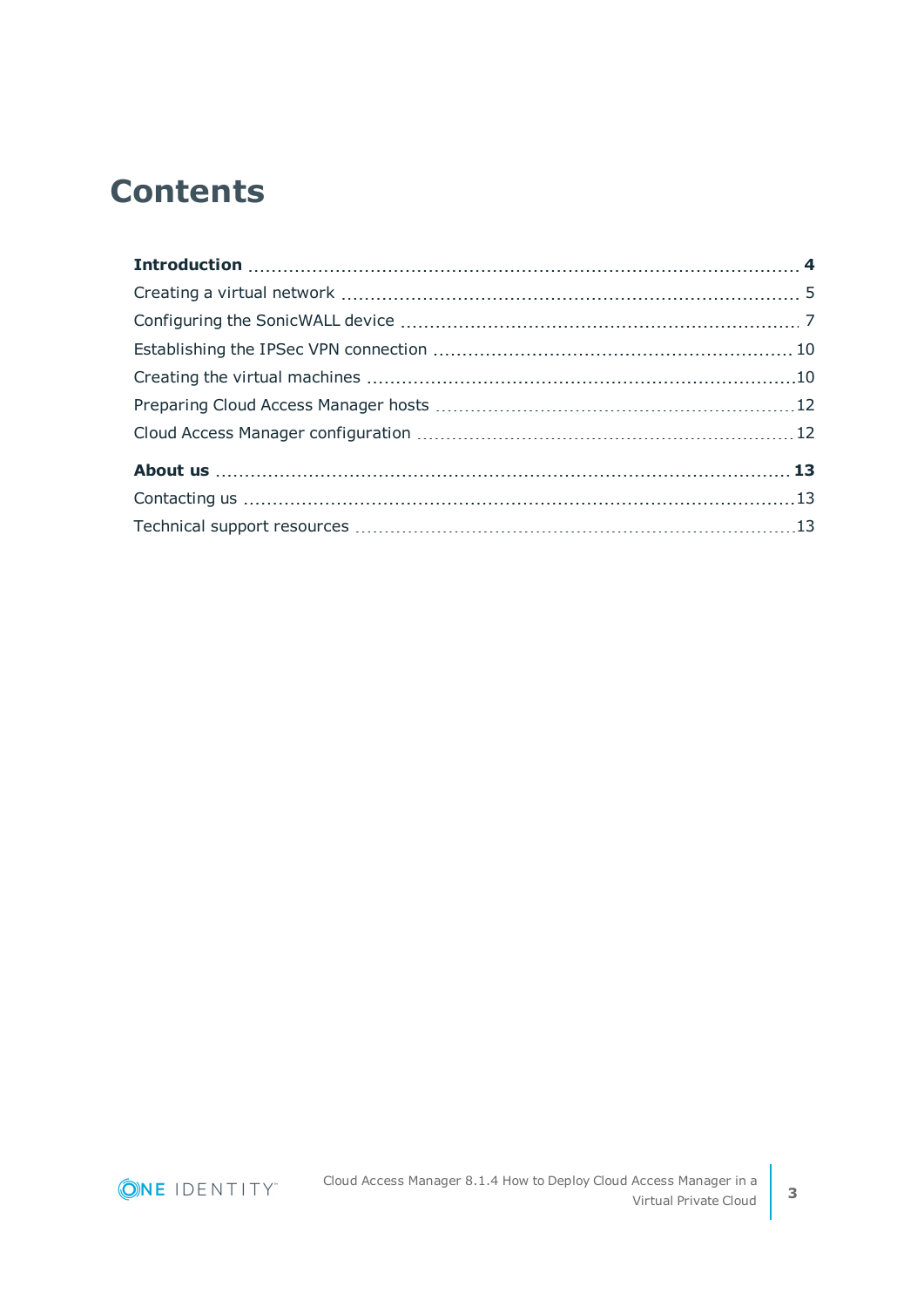# **Introduction**

<span id="page-3-0"></span>This guide describes how to deploy Cloud Access Manager within a virtual private cloud that is connected to your on-premise network using a site-to-site virtual private network (VPN). This enables you to rent virtual machines, hosted by a third party, rather than purchase hardware to host on-premise. The example in this guide describes how to use the Windows Azure platform with a SonicWALL VPN device. Virtual private clouds from other Cloud providers, such as Amazon, and other VPN devices supporting IPSec site-tosite can also be used.

For information on deploying Cloud Access Manager on-premise, please refer to the *One Identity Cloud Access Manager Installation Guide*.

Figure 1 illustrates how to extend an on-premise network into a Windows Azure virtual private cloud to deploy Cloud Access Manager off-premise. A SonicWALL VPN device connects the on-premise network to the cloud network to enable access to the cloud network, just like any other remote office and allows the virtual machines in the cloud network to behave as if they were on-premise. You can use the on-premise VPN device to restrict access to and from the cloud network if required.

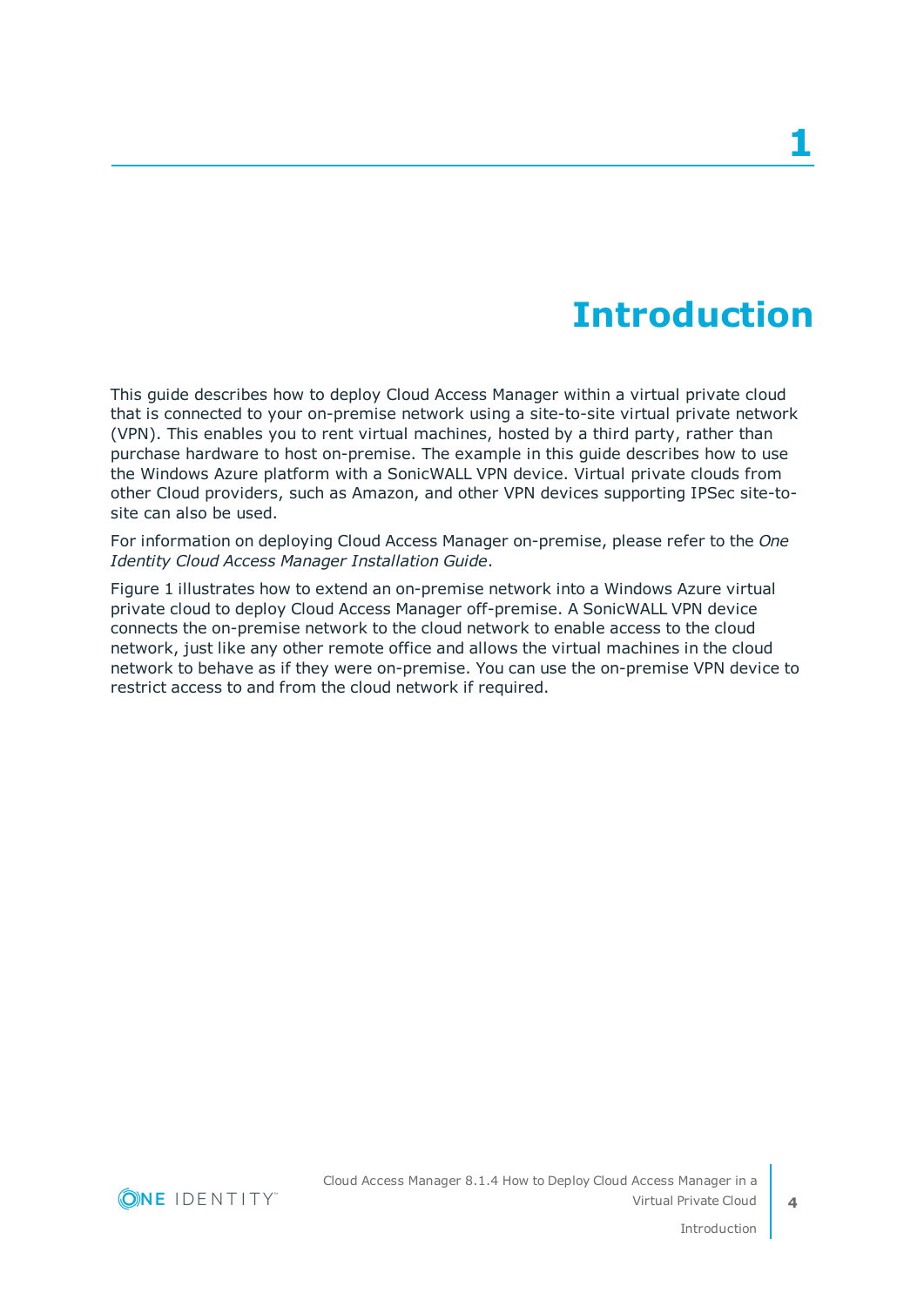

### **Figure 1: Extending an on-premise network**

### <span id="page-4-0"></span>**Creating a virtual network**

#### *To create a virtual network using Windows Azure*

- 1. From the Windows Azure portal, click **Create a virtual network** to start the wizard.
- 2. On the **DNS Servers and VPN Connectivity** tab, enter the IP address of at least one Active Directory Domain Name System (DNS) server residing on the onpremise network.
- 3. Select the **Configure site-to-site VPN** check box.

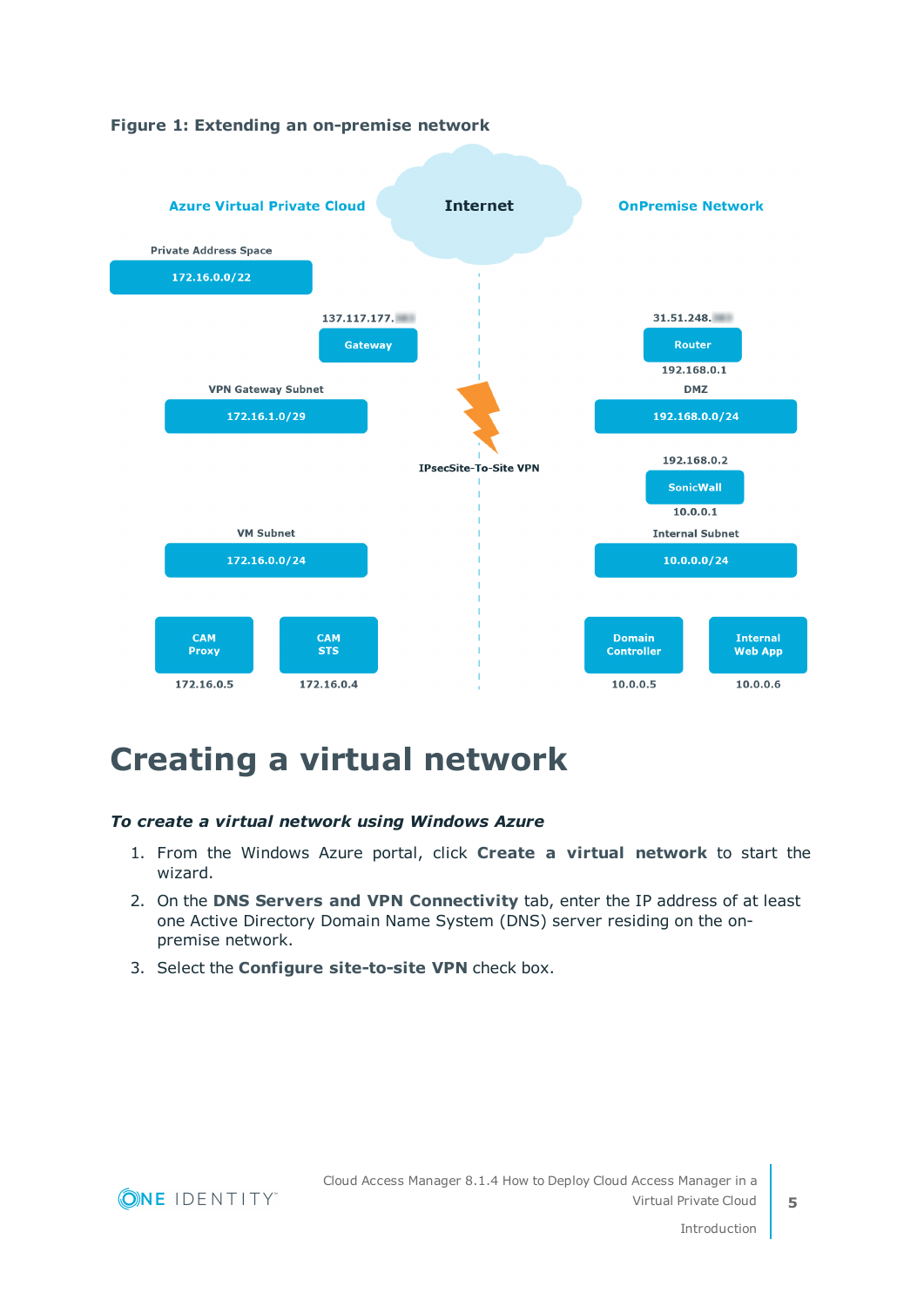| CREATE A VIRTUAL NETWORK | DNS Servers and VPN Connectivity |                                                                                  | × |  |
|--------------------------|----------------------------------|----------------------------------------------------------------------------------|---|--|
| DNS Servers              |                                  | POINT-TO-SITE CONNECTIVITY PRIVATH C                                             |   |  |
| dns                      | 10, 10, 1, 10                    | Use this option to define a list of client IP addresses and<br>a gateway subnet. |   |  |
| <b>ENTER NAME</b>        | IP ADDRESS                       | Configure point-to-site VPN                                                      |   |  |
|                          |                                  | SITE-TO-SITE CONNECTIVITY                                                        |   |  |
|                          |                                  | Use this option to define local network settings and a<br>gateway subnet.        |   |  |
|                          |                                  | Configure site-to-site VPN                                                       |   |  |
|                          |                                  | LOCAL NETWORK                                                                    |   |  |
|                          |                                  | $\checkmark$<br>Specify a New Local Network                                      |   |  |

- 4. On the **Site-to-Site Connectivity** tab, enter the address space used by the onpremise network and the public IP address used by the SonicWALL VPN device.
- 5. On the **Virtual Network Address Spaces** tab, enter the address space to use for the virtual network. This must not clash with the on-premise network.
- 6. Add a subnet to use for the virtual network.
- 7. Add a gateway subnet. This subnet is used for the Windows Azure VPN Gateway endpoint to enable routing between the on-premise network and the cloud network. The Windows Azure VPN Gateway endpoint uses two IP addresses from this subnet to set up its routing.

| Virtual Network Address Spaces<br>CIDR (ADDRESS<br>ADDRESS SPACE<br>STARTING IP<br><b>USABLE ADDRESS RANGE</b><br>COUNT)<br>172.16.0.0/22<br>172,16,0,0<br>/22(1024)<br>172.16.0.0 - 172.16.3.255<br><b>SUBNETS</b><br>Subnet-1<br>172,16.0.0<br>/25(128)<br>172.16.0.0 - 172.16.0.127<br>Gateway<br>172.16.1.0<br>/29 (B)<br>172.16.1.0 - 172.16.1.7<br>add subnet<br>add gateway subnet<br>add address space<br>NETWORK PREVIEW<br>GATEWAY<br><- > Cloud-Network<br>o<br>On-Premise-Network<br>⋒<br><b>DNS Servers</b><br>WRN | CREATE A VIRTUAL NETWORK |  |  |  |
|---------------------------------------------------------------------------------------------------------------------------------------------------------------------------------------------------------------------------------------------------------------------------------------------------------------------------------------------------------------------------------------------------------------------------------------------------------------------------------------------------------------------------------|--------------------------|--|--|--|
|                                                                                                                                                                                                                                                                                                                                                                                                                                                                                                                                 |                          |  |  |  |
|                                                                                                                                                                                                                                                                                                                                                                                                                                                                                                                                 |                          |  |  |  |
|                                                                                                                                                                                                                                                                                                                                                                                                                                                                                                                                 |                          |  |  |  |
|                                                                                                                                                                                                                                                                                                                                                                                                                                                                                                                                 |                          |  |  |  |
|                                                                                                                                                                                                                                                                                                                                                                                                                                                                                                                                 |                          |  |  |  |
|                                                                                                                                                                                                                                                                                                                                                                                                                                                                                                                                 |                          |  |  |  |
|                                                                                                                                                                                                                                                                                                                                                                                                                                                                                                                                 |                          |  |  |  |
|                                                                                                                                                                                                                                                                                                                                                                                                                                                                                                                                 |                          |  |  |  |
|                                                                                                                                                                                                                                                                                                                                                                                                                                                                                                                                 |                          |  |  |  |
|                                                                                                                                                                                                                                                                                                                                                                                                                                                                                                                                 |                          |  |  |  |
|                                                                                                                                                                                                                                                                                                                                                                                                                                                                                                                                 |                          |  |  |  |
|                                                                                                                                                                                                                                                                                                                                                                                                                                                                                                                                 |                          |  |  |  |
|                                                                                                                                                                                                                                                                                                                                                                                                                                                                                                                                 |                          |  |  |  |

8. Complete the wizard and wait a few moments while the virtual network is created.

**ONE IDENTITY**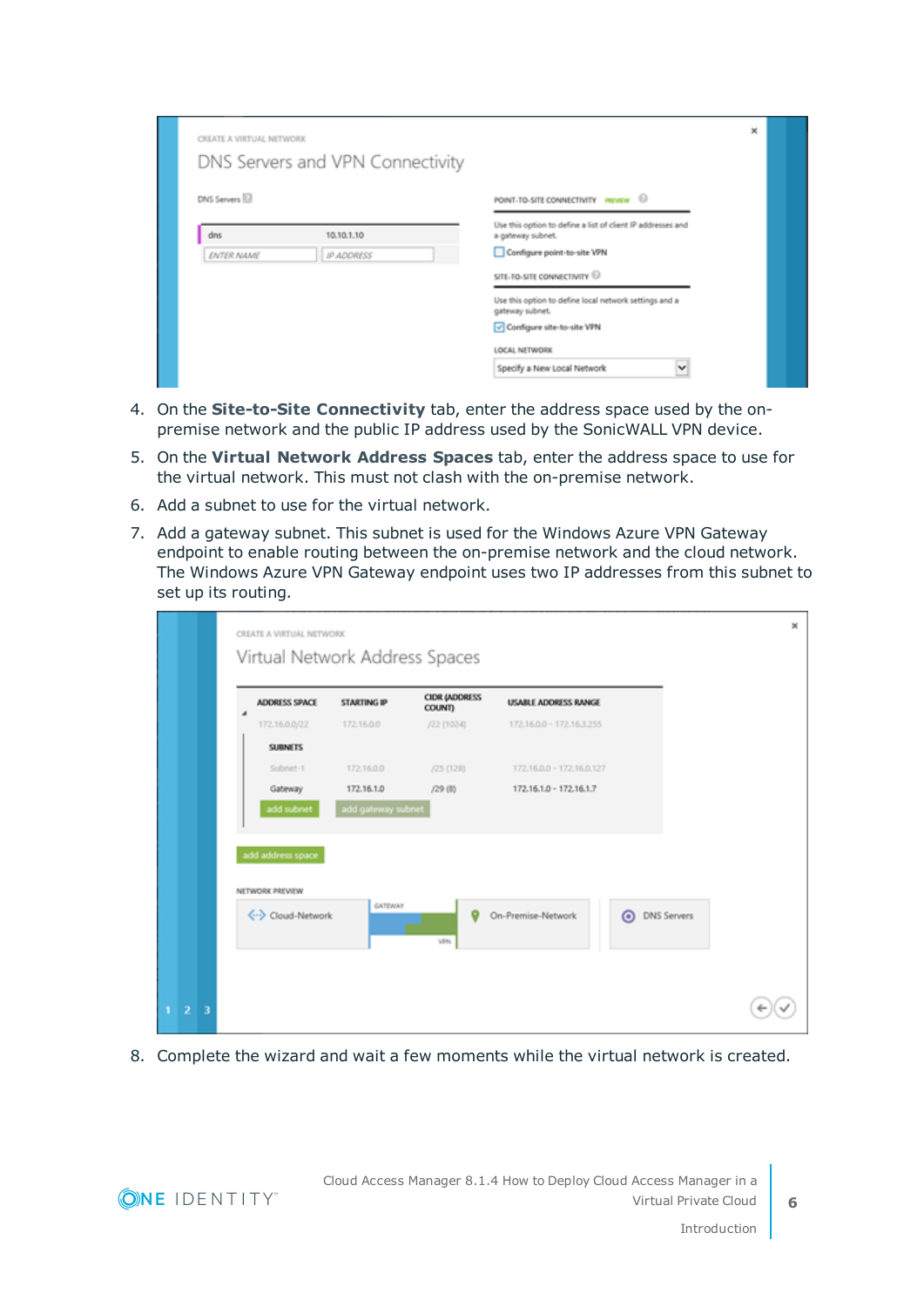- 9. Return to the network dashboard and click **CREATE GATEWAY**, then select **Static Routing**.
- 10. When it has been created, the public IP address of the Windows Azure VPN Gateway is displayed. A shared key is also generated. Click **MANAGE KEY** to view the shared key.

### <span id="page-6-0"></span>**Configuring the SonicWALL device**

#### *To configure a SonicWALL device*

1. Create a new security object for the virtual network.

| <b>SONICWALL</b> | <b>Network Security Appliance</b> |              |
|------------------|-----------------------------------|--------------|
| Name:            | Cloud-Network                     |              |
| Zone Assignment: | <b>VPN</b>                        | $\checkmark$ |
| Type:            | Network                           |              |
| Network:         | 172.16.0.0                        |              |
| Netmask:         | 255 255 252 0                     |              |
| Ready            |                                   |              |
|                  | OK                                | Cancel       |

2. If not already present, create a new security object for your on-premise network.

| Name:            | Internal Network |             |
|------------------|------------------|-------------|
| Zone Assignment: | I AN             | ◡           |
| Type:            | Network          | $\check{ }$ |
| Network:         | 10000            |             |
| Netmask:         | 255 255 255 0    |             |
| Ready            | OK               | Cancel      |

- 3. Create a virtual private network (VPN) Policy.
- 4. Select a **Policy Type** of **Site-to-Site**.
- 5. Select an **Authentication Method of IKE using Preshared Secret**.
- 6. In the **IPsec Primary Gateway Name or Address** field, enter the GATEWAY IP ADDRESS displayed on the **Virtual Network** page of the **Windows Azure Management Portal**.
- 7. In the **Shared Secret** field, enter the VPN KEY obtained from the Windows Azure network dashboard.

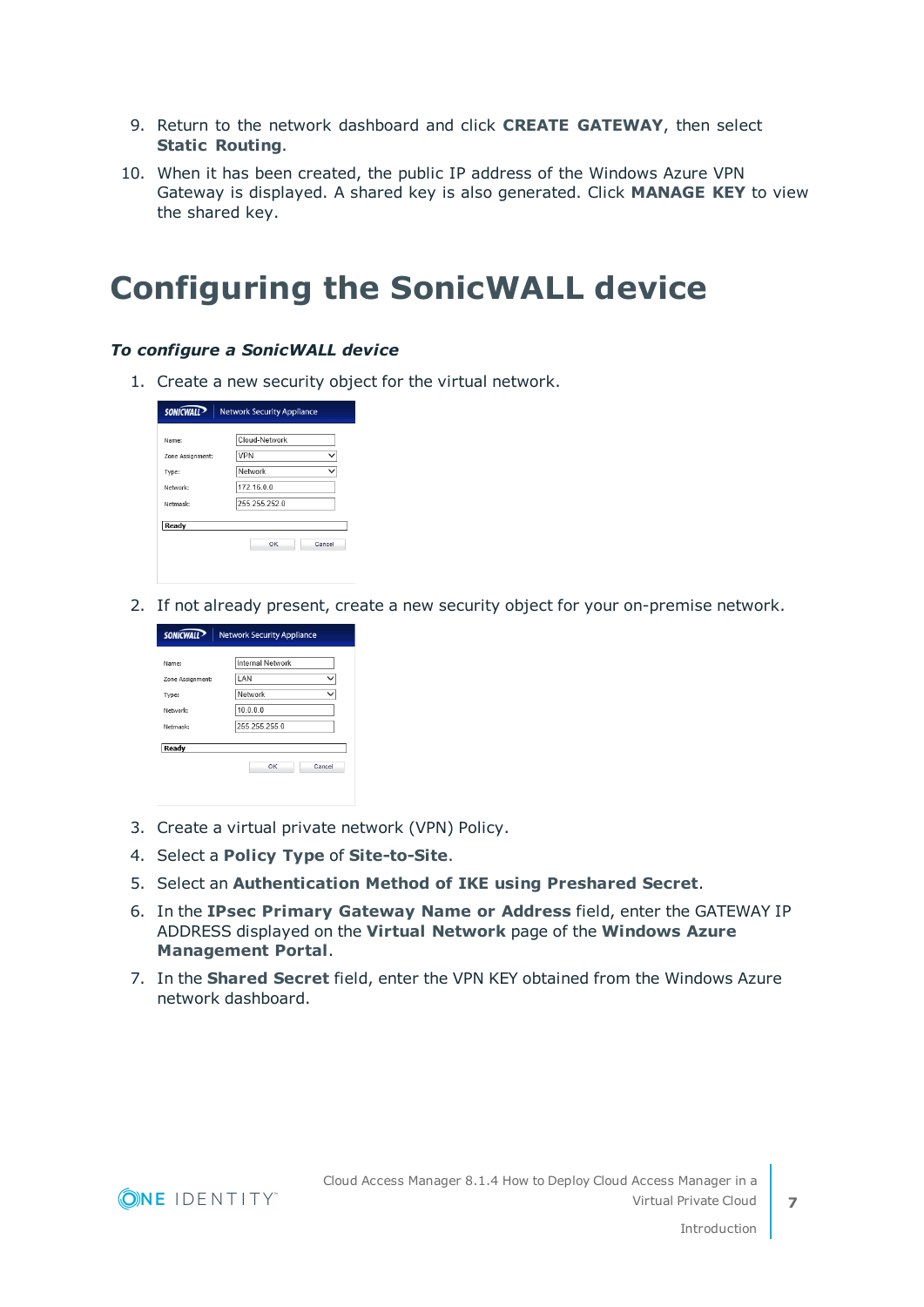| General                                                                                | Network<br>Proposals | Advanced      |                                   |             |
|----------------------------------------------------------------------------------------|----------------------|---------------|-----------------------------------|-------------|
|                                                                                        |                      |               |                                   |             |
|                                                                                        |                      |               |                                   |             |
| <b>Security Policy</b>                                                                 |                      |               |                                   |             |
|                                                                                        |                      |               |                                   |             |
| Policy Type:                                                                           |                      | Site to Site  |                                   | $\check{ }$ |
| Authentication Method:                                                                 |                      |               | <b>IKE using Preshared Secret</b> |             |
| Name:                                                                                  |                      | Azure         |                                   | ×           |
| IPsec Primary Gateway Name or Address:                                                 |                      | 137.117.177.7 |                                   |             |
| IPsec Secondary Gateway Name or Address:                                               |                      | 0.0.0.0       |                                   |             |
|                                                                                        |                      |               |                                   |             |
|                                                                                        |                      |               |                                   |             |
|                                                                                        |                      |               | Mask Shared Secret                |             |
| <b>IKE Authentication</b><br>Shared Secret:<br>Confirm Shared Secret:<br>Local IKE ID: | <b>IP Address</b>    | ▽             |                                   |             |
| Peer IKE ID:                                                                           | <b>IP Address</b>    | ✓             |                                   |             |
|                                                                                        |                      |               |                                   |             |
|                                                                                        |                      |               |                                   |             |
|                                                                                        |                      |               |                                   |             |
|                                                                                        |                      |               |                                   |             |
|                                                                                        |                      |               |                                   |             |
| Ready                                                                                  |                      |               |                                   |             |

8. On the **Network** tab, select the local and remote network security objects created in steps 1 and 2.

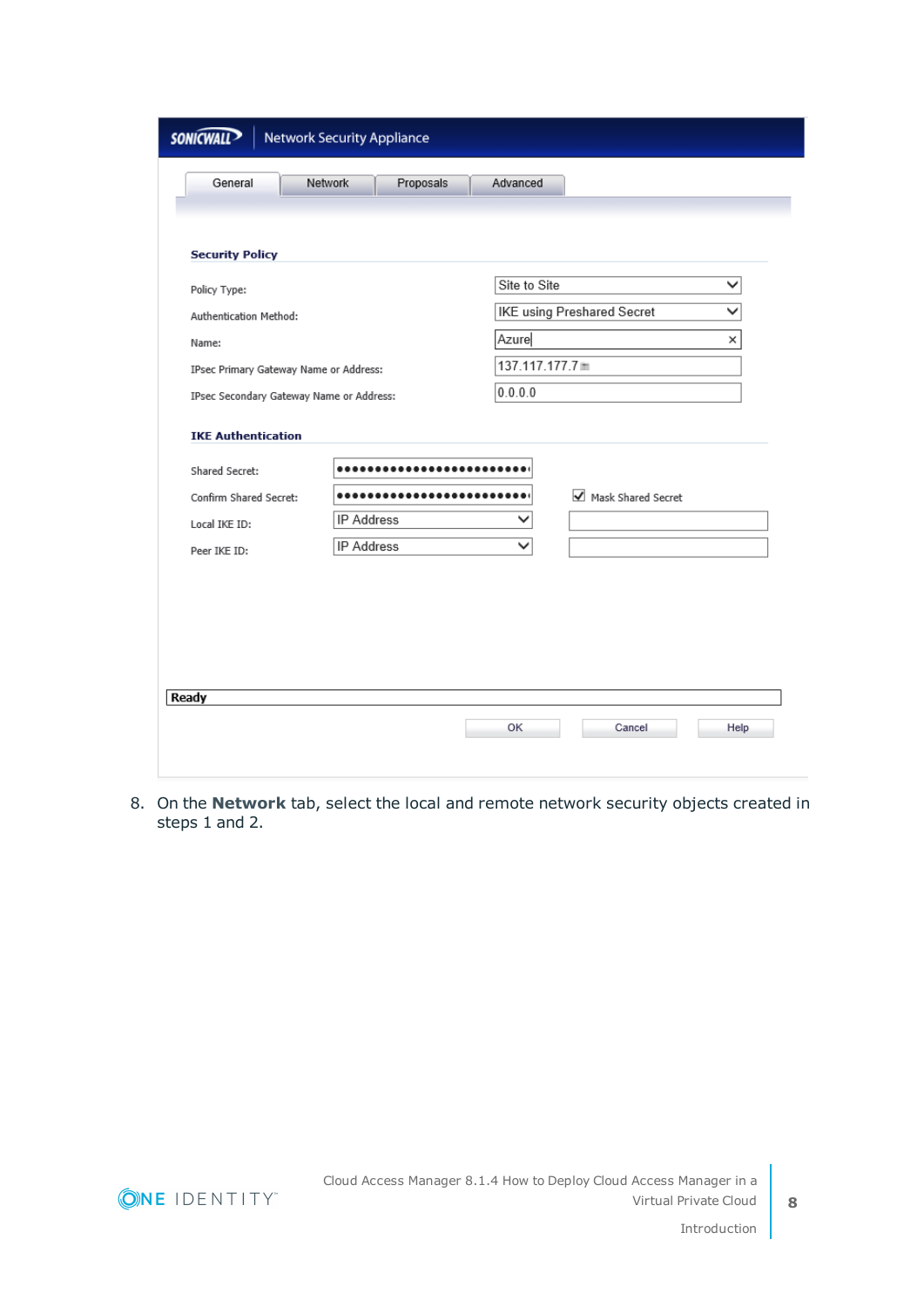| <b>Internal Network</b>                                                     |  | $\checkmark$ |
|-----------------------------------------------------------------------------|--|--------------|
|                                                                             |  |              |
|                                                                             |  |              |
|                                                                             |  |              |
|                                                                             |  |              |
|                                                                             |  |              |
| Destination network obtains IP addresses using DHCP through this VPN Tunnel |  |              |
| Cloud-Network                                                               |  | $\checkmark$ |
|                                                                             |  |              |
|                                                                             |  |              |
|                                                                             |  |              |
|                                                                             |  |              |
|                                                                             |  |              |
|                                                                             |  |              |
|                                                                             |  |              |
|                                                                             |  |              |
|                                                                             |  |              |
|                                                                             |  |              |
|                                                                             |  |              |

9. On the **Proposals** tab, select an **Exchange** type of **Main Mode** and an **Encryption** type of **AES-256**.

| General                         | Network | Proposals | Advanced       |                       |
|---------------------------------|---------|-----------|----------------|-----------------------|
|                                 |         |           |                |                       |
|                                 |         |           |                |                       |
| <b>IKE (Phase 1) Proposal</b>   |         |           |                |                       |
| Exchange:                       |         |           | Main Mode      | $\checkmark$          |
| DH Group:                       |         |           | Group 2        | $\checkmark$          |
| Encryption:                     |         |           | AES-256        | $\checkmark$          |
| Authentication:                 |         |           | SHA1           | $\checkmark$          |
| Life Time (seconds):            |         |           | 28800          |                       |
|                                 |         |           |                |                       |
| <b>Ipsec (Phase 2) Proposal</b> |         |           |                |                       |
| Protocol:                       |         |           | <b>ESP</b>     | $\checkmark$          |
| Encryption:                     |         |           | <b>AES-256</b> | $\overline{\check{}}$ |
| Authentication:                 |         |           | SHA1           | $\checkmark$          |
| Enable Perfect Forward Secrecy  |         |           |                |                       |
| Life Time (seconds):            |         |           | 28800          |                       |
|                                 |         |           |                |                       |
|                                 |         |           |                |                       |
|                                 |         |           |                |                       |
|                                 |         |           |                |                       |

10. Finally, on the **Advanced** tab, in the **VPN Policy bound to:** field, select **Zone WAN** interface.

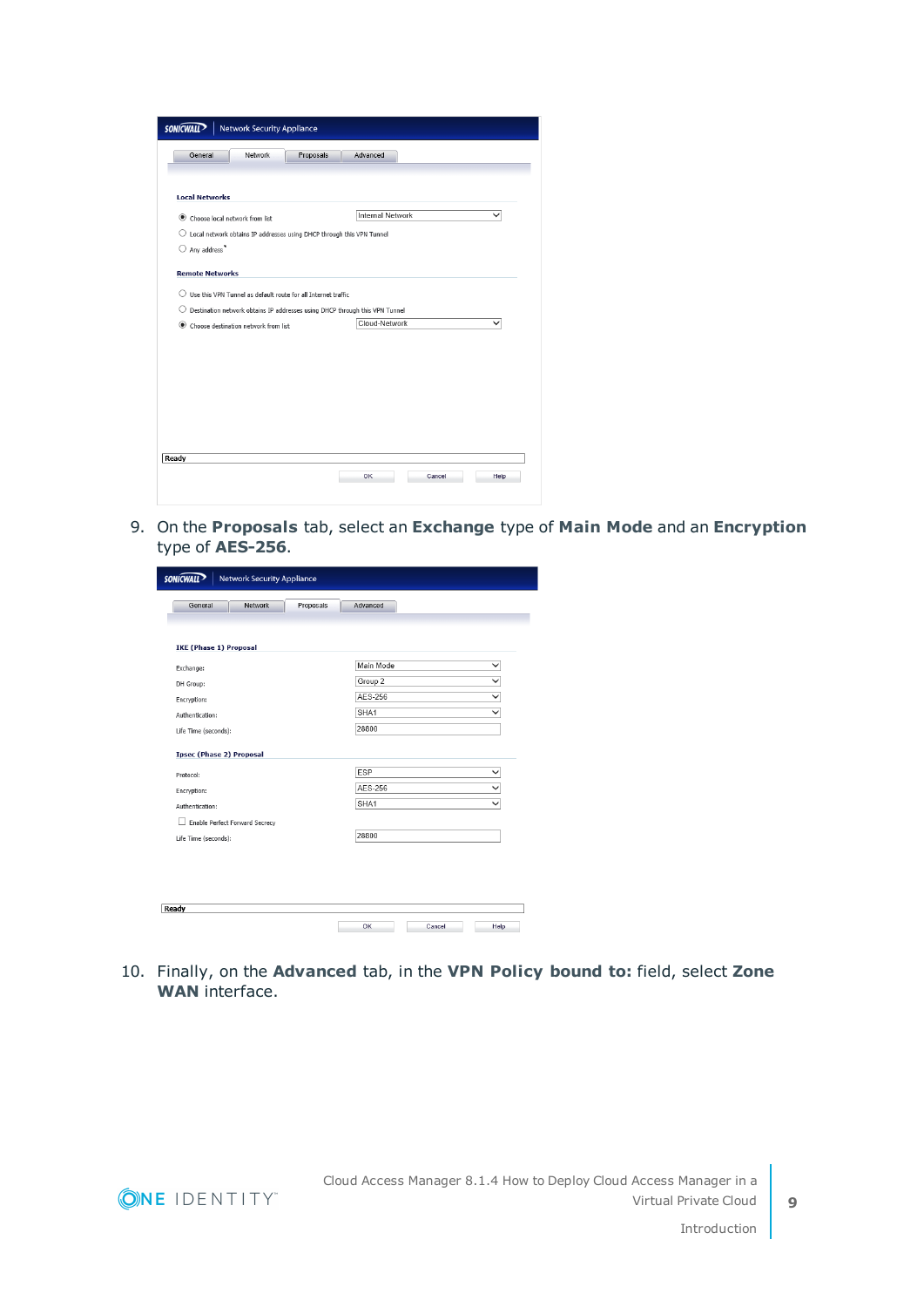| General                         | <b>Network</b>                                 | Proposals                                               | Advanced                                       |
|---------------------------------|------------------------------------------------|---------------------------------------------------------|------------------------------------------------|
|                                 |                                                |                                                         |                                                |
| <b>Advanced Settings</b>        |                                                |                                                         |                                                |
| Enable Keep Alive               |                                                |                                                         |                                                |
|                                 |                                                | Suppress automatic Access Rules creation for VPN Policy |                                                |
|                                 | Require authentication of VPN clients by XAUTH |                                                         |                                                |
|                                 |                                                |                                                         |                                                |
| <b>Enable Multicast</b>         | Enable Windows Networking (NetBIOS) Broadcast  |                                                         |                                                |
| Permit TCP Acceleration         |                                                |                                                         |                                                |
|                                 |                                                |                                                         |                                                |
| Apply NAT Policies              |                                                |                                                         |                                                |
| Management via this SA:         |                                                |                                                         | <b>HTTPS</b><br><b>HTTP</b><br>$\Box$ SSH<br>H |
| User login via this SA:         |                                                |                                                         | ] нттр<br><b>HTTPS</b><br>- 1<br>0.0.0.0       |
| Default LAN Gateway (optional): |                                                |                                                         |                                                |
| VPN Policy bound to:            |                                                |                                                         | Zone WAN                                       |
|                                 |                                                |                                                         |                                                |
|                                 |                                                |                                                         |                                                |
|                                 |                                                |                                                         |                                                |

### <span id="page-9-0"></span>**Establishing the IPSec VPN connection**

**OK** Cancel Help

Within the Windows Azure user interface, navigate to the network dashboard and click **Connect** to establish the virtual private network (VPN) connection.



# <span id="page-9-1"></span>**Creating the virtual machines**

This example uses two virtual machines and follows a typical production installation of Cloud Access Manager. For example, one machine for the proxy host and another machine for the Security Token Service (STS) host. Additional hosts can be added later if you need to increase capacity.

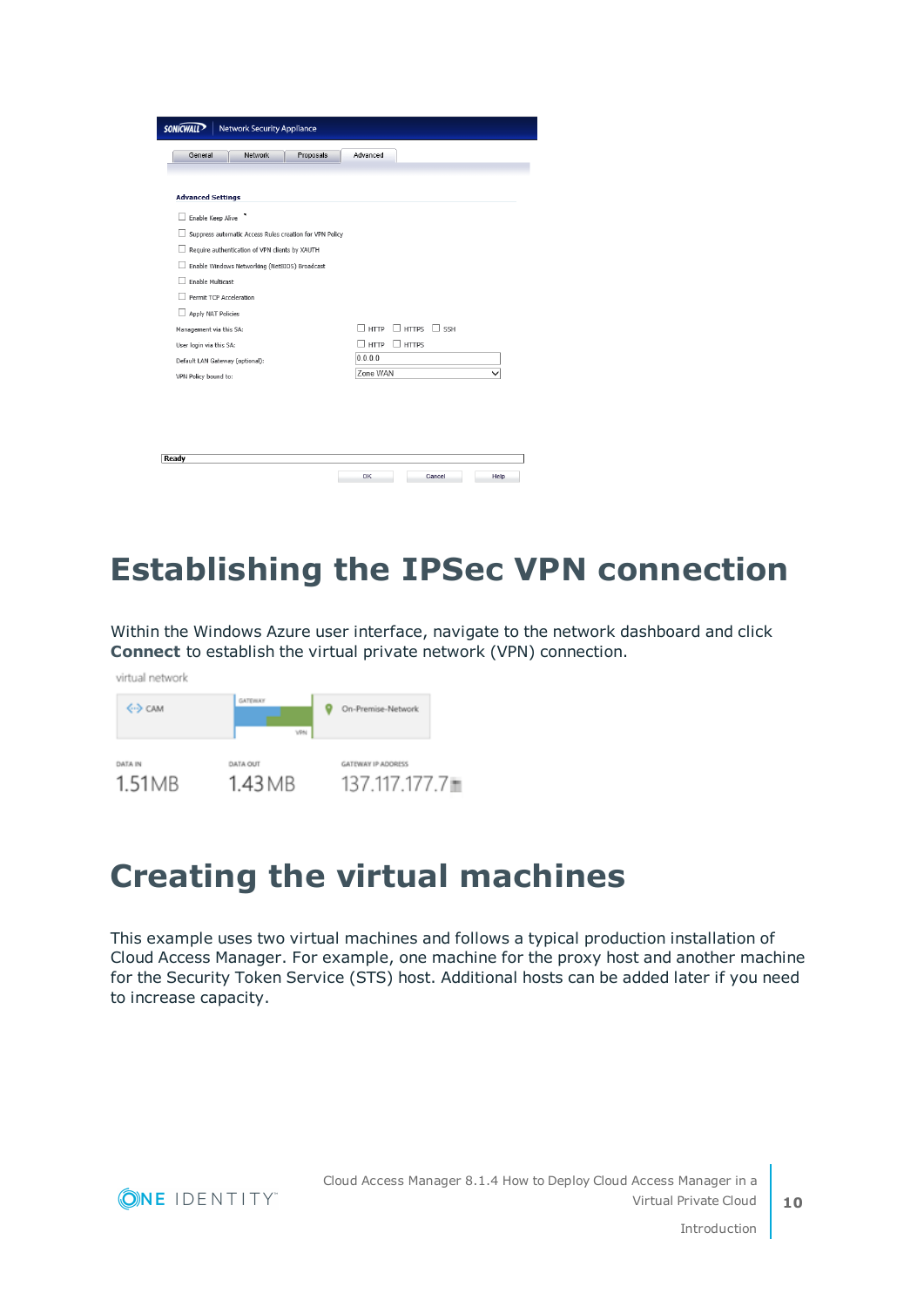#### *To create a typical production installation of Cloud Access Manager*

1. Create a new virtual machine for the proxy host using the **FROM GALLERY** wizard. Select the **Windows Server 2008 R2 SP1** Windows Azure image.



- 2. On the **Configuration** tab for the first virtual machine, set the size of the virtual machine to medium or higher.
- 3. On the **Configuration** tab for the second virtual machine, set the **Region/Affinity group/Virtual network** field to the name of the virtual network you created earlier.

6 NOTE: This cannot be easily changed after the virtual machine has been created.

4. On the **Endpoints** tab, add **HTTP** and **HTTPS** endpoints to allow users to access the proxy from the Internet.

| <b>ENDPOINTS</b>                        |            |     |                          |
|-----------------------------------------|------------|-----|--------------------------|
| NAME                                    | PROTOCOL   |     | PUBLIC PORT PRIVATE PORT |
| <b>HTTPS</b>                            | <b>TCP</b> | 443 | 443                      |
| <b>HTTP</b>                             | <b>TCP</b> | 80  | 80                       |
| ENTER OR SELECT A VALUE<br>$\checkmark$ |            |     |                          |

5. Repeat the process to create a new virtual machine for the STS host; no Endpoints are required for the STS host.

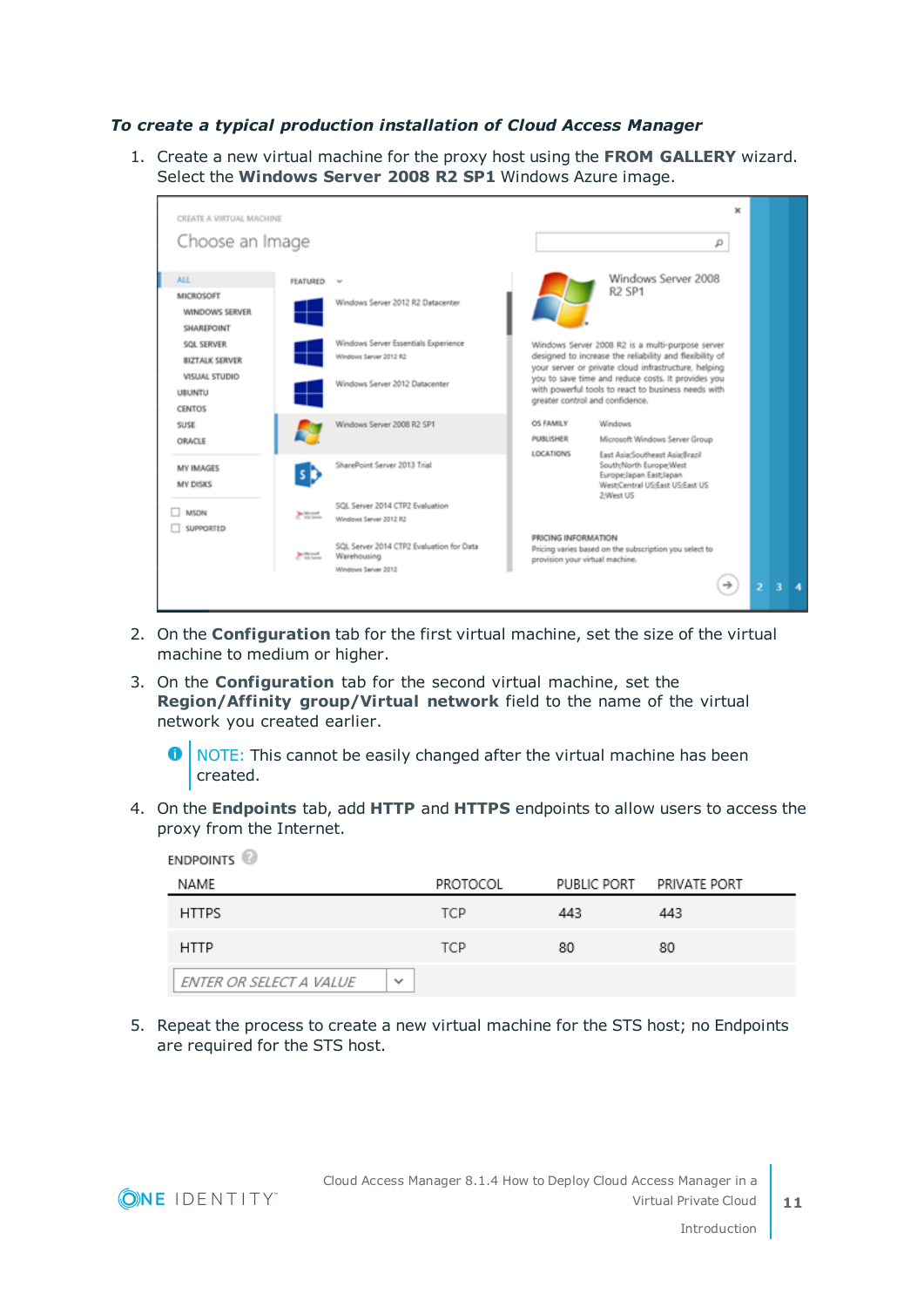6. Power up both virtual machines ensuring they can be accessed using the Remote Desktop client. To test connectivity over the virtual private network (VPN), connect using the private IP address rather than the public IP address for the virtual machine.

# <span id="page-11-0"></span>**Preparing Cloud Access Manager hosts**

#### *To prepare the Cloud Access Manager*

- 1. Join the Security Token Service (STS) host to your Active Directory domain using the normal procedure.
- 2. Log in to the STS host as a domain admin and install Microsoft SQL Server 2012.
- <span id="page-11-1"></span>3. You do not need to join the proxy host to the domain.

### **Cloud Access Manager configuration**

#### *To configure Cloud Access Manager*

- 1. Perform a standard production installation as described in the *One Identity Cloud Access Manager Installation Guide*.
- 2. When you configure the wildcard DNS subdomain to use with Cloud Access Manager, the wildcard subdomain should resolve to the public Virtual IP (VIP) address of the proxy host. The VIP can be obtained from the Windows Azure UI by navigating to the Virtual Machine for the proxy host.
- 3. Add the external wildcard DNS subdomain to your internal DNS. Ensure that it resolves to the internal/private IP address of the proxy host. This will allow users on the on-premise network to access Cloud Access Manager over the virtual private network (VPN) connection instead of through the Internet.